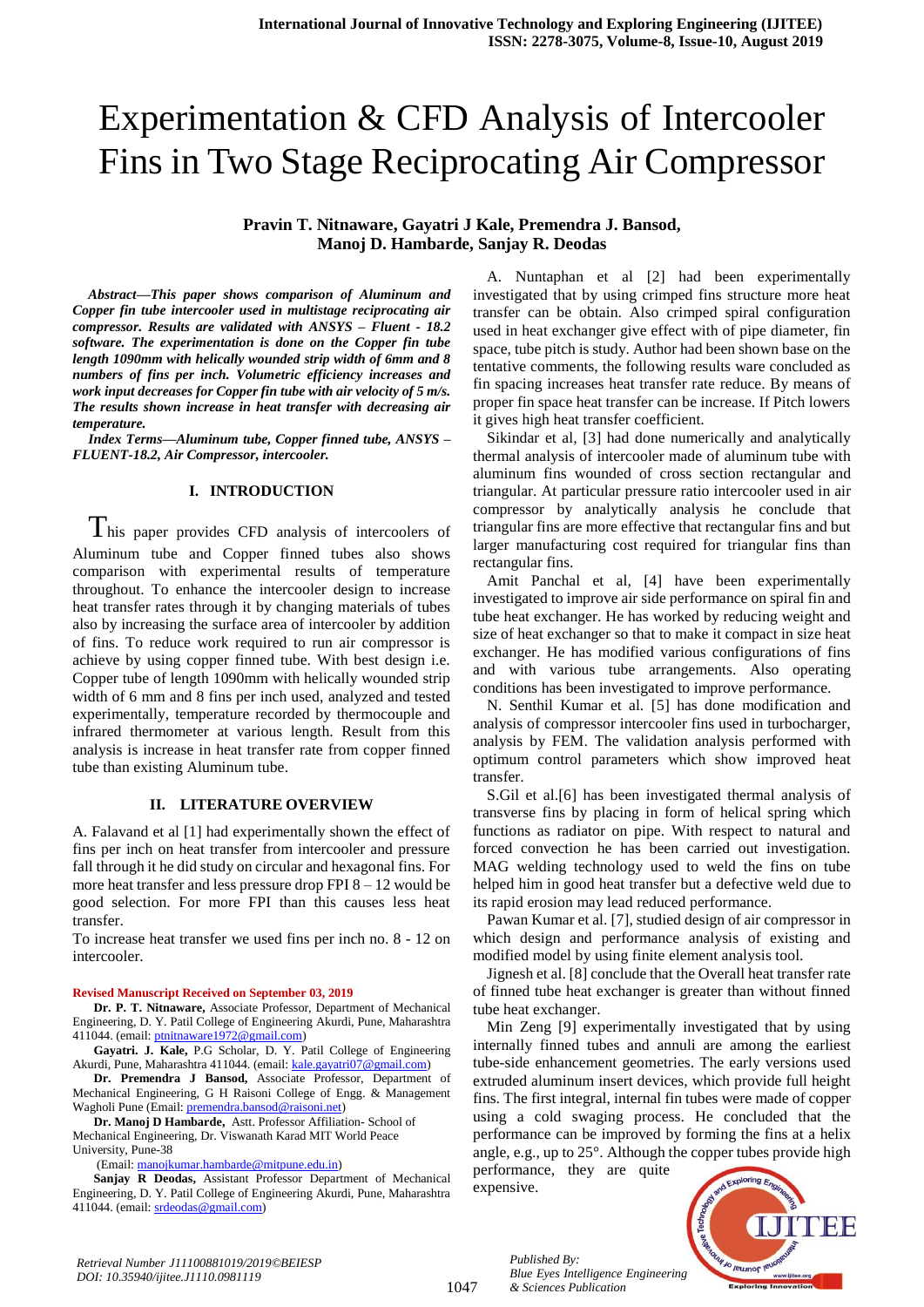Kuldeep et al. [10] studied of improved two stage reciprocating air compressor and its industrial usage. He reviewed that the air compressor is device which used to convert electrical power into potential energy by forcing air into a smaller volume cylinder resulting in increasing its pressure. The compressed air is then stored in tank called air receiver. This compressed air will utilized for further application in various industries.

Sahiti et al. [11] has been done analytical, experimental investigation on heat exchanger with pin fins of wavy, strip and louvered fins which shows due to increase in surface area there is increase in heat transfer rate and heat transfer coefficient through it.

Vijaykumar et al. [12] reviewed on production and maintenance in industrial application, compressed air can be used from range of power 5 HP to 50000 HP. He has been concluded that running cost is high than manufacturing cost of compressor. Problem facing during compression is temperature goes on higher at inlet port in high-pressure cylinder results in high temperature raise at outlet port of cylinder. This causes damage of tube used in between low-pressure cylinder to high-pressure cylinder.

Ramakrishna et al. [13] has been experimentally investigated, design and CFD analysis of shell and tube heat exchanger using plain tube and corrugated tube. He has been concluded by Numerical and experimental study that corrugated tube more capable to do heat transfer than plain tube.

Vishal et al. [14] has been developed a test rig of single stage reciprocating air compressor to check various parameters like FAD, isothermal power required, volumetric efficiency, specific power requirement on two compressors and concluded that volumetric efficiency will vary with vary in motor RPM and piston specifications.

In multistage compressor heat exchanger or intercooler is required which plays important role due to which temperature difference between two stages affect on increase in volumetric efficiency of compressor. Pressure ratio need to be limited as it depend on inlet temperature. Material selection plays vital role in heat transfer process.

# **III. METHEDOLOGY**

- To increase heat transfer rate by changing material and increasing surface area by adding fins on tube intercooler.
- Experimental and analytical compare in existing Aluminium tube.
- Numerical Design of fins per inch to use on tube.
- Computer Added Design of finned tube in software CREO 3.0.
- Analysis on new designed Copper fin tube intercooler by using ANSYS-FLUENT 18.2.
- Compare the results from CFD analysis and Experimental analysis of new designed Copper fin tube with existing Aluminium tube intercooler.

# **IV. DESIGN CALCULATIONS**

## **A. Design for Fins per inch (FPI)***:*

Heat transfer by extended surface, relation between fin efficiency and effectiveness

- Governing equation for convection heat transfer is  $Q = h A (T_b - T_\infty)$
- Fin efficiency

$$
\eta = \frac{Qfin}{Qfinmax}
$$
  
= 
$$
\frac{\text{Actual transfer of heat through fin}}{\text{Ideal heat transfer from fin tube}}
$$

$$
\eta = \frac{\sqrt{\ln P k \text{ Afin}} \text{ (Tb - T\infty)}}{h \text{ Afin } \text{(Tb - T\infty)}}
$$

Fin effectiveness  $(\mathcal{E}_{fin})$ 

$$
\varepsilon \text{fin} = \frac{Qfin}{Qnofin}
$$

$$
\varepsilon \text{fin} = \frac{Qfin}{hAb (Tb - T\infty)}
$$

- Fin effectiveness can be enhanced by,
	- Choice of material of high thermal conductivity. Ex. Aluminium, Copper
	- Increasing ratio of area to the perimeter of the fins. The use of thin closely placed fins is more suitable than thick fins.
- Low values of heat transfer coefficient (h).

## **B. Parameters to Calculate in Two stage Air Compressor***[15] :*

Work done

$$
W = \frac{2n}{n-1} m R T 1 \left[ \left( \frac{P3}{P1} \right)^{\left( \frac{n-1}{2n} \right)} - 1 \right]
$$

Isothermal Work

*Isothermal Work (Piso)* = 
$$
m R T1 ln \frac{P3}{P1}
$$

**Isothermal Efficiency** =  $\frac{1}{2}$  $\boldsymbol{l}$ 

**Example 1** Free air delivered (FAD) 
$$
FAD = \frac{mRT1}{P1}
$$

- Compressor Capacity: It is amount of actual air delivered by compressor in  $m<sup>3</sup>$  per minutes or  $m<sup>3</sup>$  per second.
- Actual Volume of air intake (Va),

$$
Va = Cd A \sqrt{\frac{2gHw\rho w}{1000 \rho a}} m^3/s
$$

- **•** Theoretical Volume or Swept volume  $(V_s)$ ,  $(V<sub>s</sub>) =$  $\pi$  $\frac{B \Lambda \ln N}{4}$  m<sup>3</sup>/s
- Volumetric Efficiency  $(\eta_{vol})$ : It is ratio of actual volume of FAD at standard atmospheric condition in one delivery stroke (actual air intake) to swept volume (theoretical air intake) by the piston during the stroke.

$$
\eta_{vol} = \frac{v_a}{v_s} = \frac{\text{FAD}}{v_s}
$$

Heat transfer in intercooler  $(T_2)$ ,

$$
T_2 = T_1 \left(\frac{p_2}{p_1}\right)^{\left(\frac{n-1}{n}\right)}
$$

Heat transfer by intercooler (Q),

$$
Q=m\;x\;C_p\;x\;(\;T_2\text{-}T_1)
$$

*Published By:*

*& Sciences Publication* 

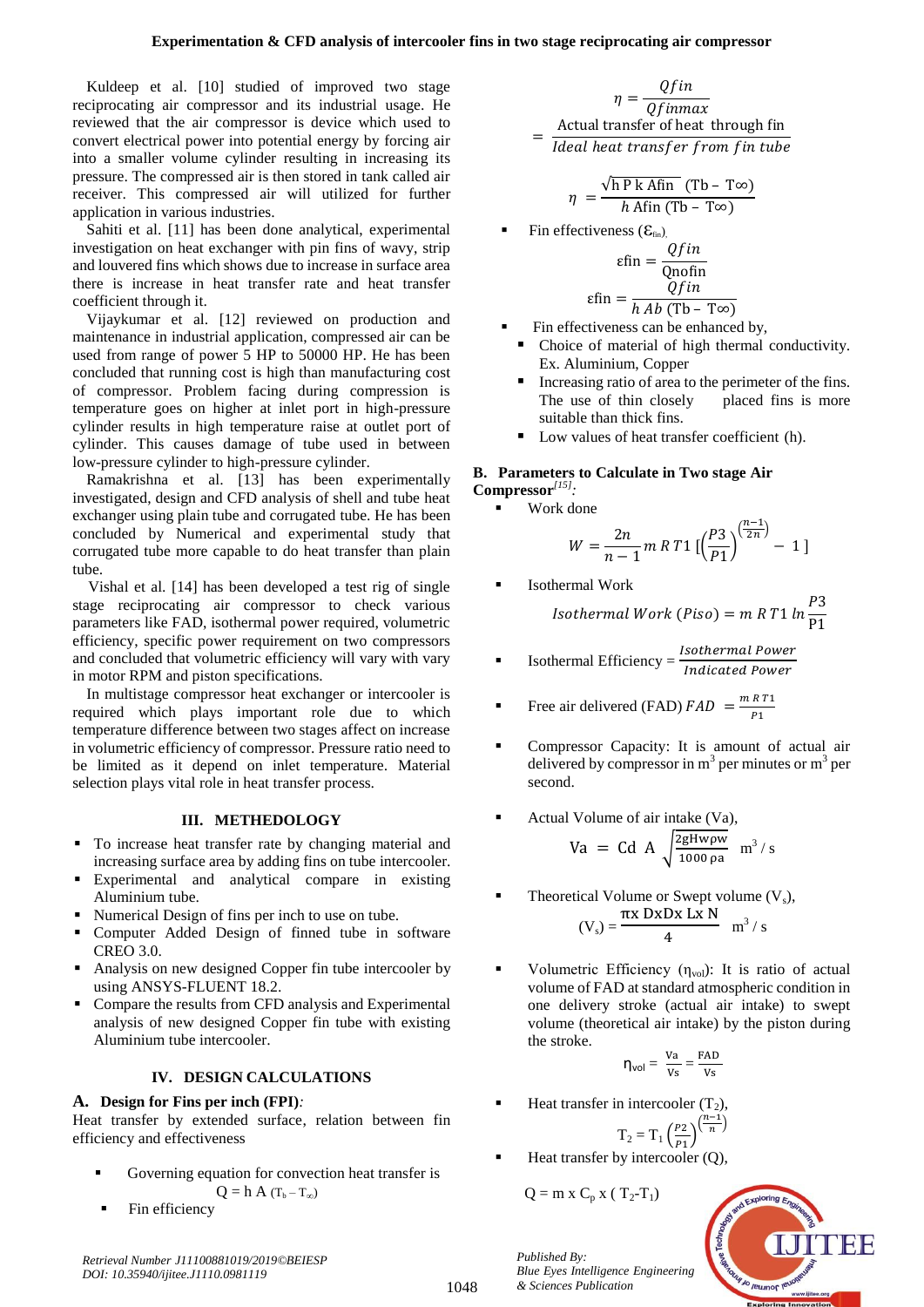Where,  $m =$  $1.03 \times 10.4 \times V_a$  $29.3 x (ta+273)$  $t_a$  = room temperature.

## **V. COST ESTIMATION**

Table I shows that cost of Aluminium tube is half of Copper finned tube. Though initial cost is more, with use of copper finned tube work done requirement will be less on compressor.

|      |  |  | Table I: Estimated Cost Copper finned and Aluminium |
|------|--|--|-----------------------------------------------------|
| tube |  |  |                                                     |

|                                            | Copper |         | Aluminium |            |
|--------------------------------------------|--------|---------|-----------|------------|
| <b>Description</b>                         | Rate   | IN<br>R | Rate      | <b>INR</b> |
| <b>Tube</b>                                |        |         |           |            |
| Total input weight in Kg                   | 0.64   |         | 0.19      |            |
| Rate of Copper per Kg<br>(INR)             | 618    |         | 143       |            |
| Cost of tube                               |        | 397     |           | 225        |
| <b>Finning</b>                             |        |         |           |            |
| Total Wt. of fin Material                  | 0.77   |         |           |            |
| Rate of fin material in per<br>Kg          | 78     |         |           |            |
| <b>Cost of Finning Material</b>            | 60     |         |           |            |
| Labour cost for fin per<br>inch            | 62     |         |           |            |
| Brazing cost both Fins<br><b>End Point</b> | 30     |         |           |            |
| Tube bending per Bend x<br>5 no            | 150    |         | 150       |            |

## **VI. COMPUTATIONAL FLUID DYNAMICS (CFD)**

# **A. CFD analysis for Aluminum tube**

For analysis purpose meshing of tube is done on ANSYS 18.2. Solid model is meshed with 3 D solid elements. The mesh size is used as 2mm which is based up on mesh sensitivity analysis performed on the previous analyzed components of similar style. Total number of nodes and element observed are recorded as shown in table II.

At velocity 5m/s pressure drop of air is a 50pa from inlet to outlet. From this primary flow analysis we have derived the outlet pressure of intercooler is 50pa lesser than the inlet intercooler pressure, convective heat transfer is assume to be  $10$  W/m<sup>2</sup> k

**Table II: Boundary condition Imposed for Analysis of Aluminum tube intercooler**

| Mesh nodes                          | 49800  |
|-------------------------------------|--------|
| Mesh elements                       | 83663  |
| <b>Inlet Pressure (Pascal)</b>      | 300000 |
| Inlet Temperature( <sup>0</sup> C)  | 154    |
| Outlet Pressure (Pascal)            | 299950 |
| At Pipe wall convection(w/m2-k)     | 10     |
| Free Stream temperature $({}^{0}C)$ | 29     |

**Temperature plot for fluid through Aluminum tube**



## **Fig 1: Temperature plot of fluid through Aluminum tube intercooler**

Fig 1 is plot shows minimum temperature observed is 141.5 °C at outlet. Average temperature at outlet observed experimentally is 146°CTemperature plot for tube

## **B. CFD analysis for Copper Finned Tube**

For analysis purpose meshing of Copper finned tube intercooler is done on ANSYS 18.2. Solid model is meshed with 3 D solid elements as shown in table 3.

Table III: Boundary Conditions Imposed for Analysis for Copper finned tube

| Mesh nodes                          | 49800  |
|-------------------------------------|--------|
| Mesh elements                       | 207269 |
| <b>Inlet Pressure (Pascal)</b>      | 300000 |
| Inlet Temperature( <sup>0</sup> C)  | 154    |
| <b>Outlet Pressure (Pascal)</b>     | 299950 |
| At Pipe wall convection(w/m2-k)     | 10     |
| Free Stream temperature $({}^{0}C)$ | 30     |

# **D***.* **CFD Result Plots for Copper Finned Tube Intercooler**



**Fig 2: Temperature distribution plot along the length of Copper fin tube intercooler**

From fig 2 we can see that the temperature at air outlet is reduced from 151 °C to 94.998°C due to convection Heat transfer between Fluid and Pipe.

# **VII. RESULTS AND DISCUSSION**

## **A. Experimental Setup**

*Published By:*

*& Sciences Publication* 

Fig 3 shows experimental setup where Copper finned tube is mounted and temperature measured at end of low-pressure cylinder and at inlet of high-pressure cylinder.

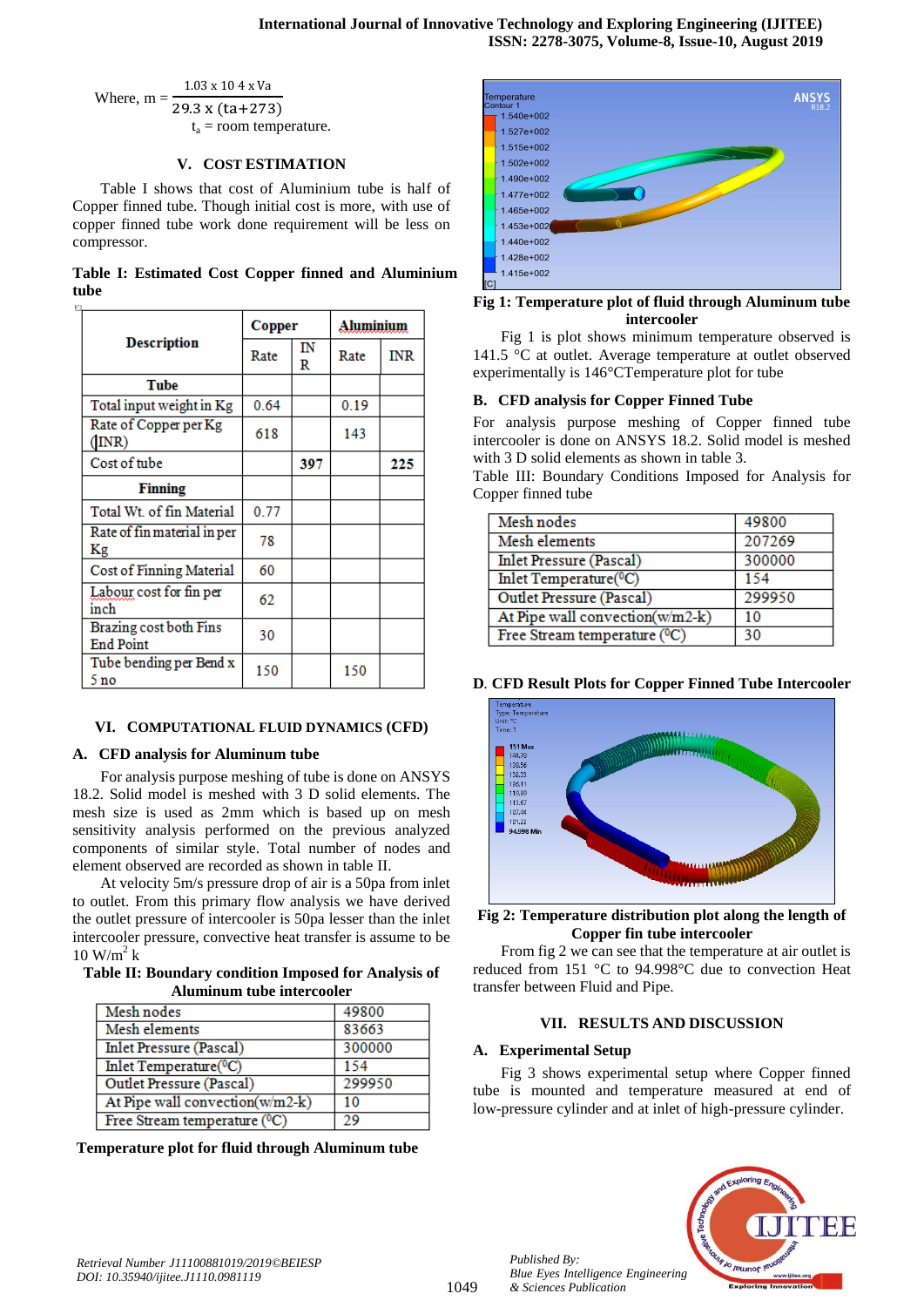

Fig 3: Experimental setup

# **B. Experimental Result: Aluminum Tube Intercooler**

Table IV: Experimental Result: Aluminum Tube intercooler

| PHYSICAL PARAMETERS                                  | <b>VALUES</b> |
|------------------------------------------------------|---------------|
| Material for tube and fins                           | Aluminum      |
| External diameter of the pipe mm                     | 19            |
| Length of the pipe mm                                | 1090          |
| Free stream fluid                                    | Air           |
| Low-pressure cylinder outlet temp. ( <sup>0</sup> C) | 154           |
| High-pressure cylinder inlet temp. (°C)              | 146           |
| Velocity/s                                           |               |

Table IV shows temperature difference of 8 $^{0}$ C while from CFD analysis it shows 13 $^{0}$ C.

## **C. Experimental Results: Copper Finned Tube**

Experimental result when Copper tube used shown in table V. Copper tube of length 1090mm with helically wounded strip width of 6 mm and 8 fins per inch used. With this the difference in temperature is 55°C and by CFD analysis it shows with difference in temperature is 59 °C.

| <b>Physical parameters</b>                     | <b>Sensor readings</b> |       |       |       |  |
|------------------------------------------------|------------------------|-------|-------|-------|--|
| working pressure (bar)                         | 6                      | 8     | 10    | 12    |  |
| Amb Dry $(^{0}C)$                              | 30                     | 29.5  | 30    | 30    |  |
| Amb Wet $(°C)$                                 | 22.5                   | 23    | 23    | 23    |  |
| Air Filter Inlet (°C)                          | 37.7                   | 38    | 37.3  | 37.5  |  |
| LP Outlet Temperature<br>(°C)                  | 155.2                  | 155.1 | 154   | 155   |  |
| <b>HP</b> inlet Temperature<br>$({}^{0}C)$     | 98                     | 97.9  | 97.8  | 97    |  |
| <b>HP</b> Outlet Temperature<br>$(^0C)$        | 208.1                  | 209.1 | 210.1 | 210.1 |  |
| <b>Receiver Tank Inlet</b><br>Temp. $(^{0}C)$  | 101.2                  | 101.4 | 101.1 | 102.1 |  |
| <b>Receiver Tank outlet</b><br>Temp. $(^{0}C)$ | 48.9                   | 48.9  | 49    | 49.1  |  |
| Motor Suction Temp.<br>(° <sub>C</sub> )       | 34.3                   | 33.9  | 34.2  | 34.1  |  |
| $LP / HP$ surrounding<br>(°C)                  | 36                     | 36.8  | 37.7  | 38.2  |  |
| <b>Motor RPM</b>                               | 2946                   | 2942  | 2942  | 2942  |  |
| Pump RPM                                       | 1035                   | 1032  | 1031  | 1031  |  |
| Power (kW)                                     | 4.34                   | 4.35  | 4.42  | 4.42  |  |
| Current (Amp)                                  | 7.53                   | 7.56  | 7.63  | 7.63  |  |
| Voltage (V)                                    | 408                    | 408   | 410   | 410   |  |

**Table V: Experimental results Copper Finned Tube**

# **D. Compare CFD Analysis with Experimental Results**

**Table VI: Results by CFD and Experimentally of Aluminum and Copper Finned Tube along length.**

| length | <b>Aluminum</b><br>results Temp( <sup>0</sup> C) | tube     | Copper finned tube<br>results Temp( <sup>0</sup> C) |          |  |
|--------|--------------------------------------------------|----------|-----------------------------------------------------|----------|--|
| (mm)   | <b>CFD</b>                                       | experime | <b>CFD</b>                                          | experime |  |
|        |                                                  | nt       |                                                     | nt       |  |
| 0      | 154                                              | 154.2    | 154                                                 | 154.2    |  |
| 100    | 152                                              | 154.2    | 151                                                 | 151      |  |
| 200    | 151                                              | 154      | 144                                                 | 145      |  |
| 300    | 150                                              | 149.8    | 138                                                 | 140      |  |
| 400    | 149                                              | 149      | 132                                                 | 135      |  |
| 500    | 147                                              | 147      | 126                                                 | 128      |  |
| 600    | 146                                              | 147      | 119                                                 | 120      |  |
| 700    | 145                                              | 145      | 113                                                 | 115      |  |
| 800    | 144                                              | 145      | 107                                                 | 110      |  |
| 900    | 142                                              | 146      | 101                                                 | 105      |  |
| 1000   | 141                                              | 146      | 95                                                  | 99       |  |

In fig 4 shows plot when experimental and CFD analysis compare for Aluminum tube. By CFD temperature along length constantly decreasing while by experimentally it constant at starting then goes on decreasing. The percentage error in comparison is 3.



**Fig 4: Aluminum Tube with CFD vs. Experimental Results**



**Fig 5: Copper Finned Tube with CFD vs. Experimental Results**

Fig 5 Shows CFD and Experimental plot for Copper finned tube along length temperature variation. By both showing same result and percentage error is 3-4.



*Published By:*

*& Sciences Publication*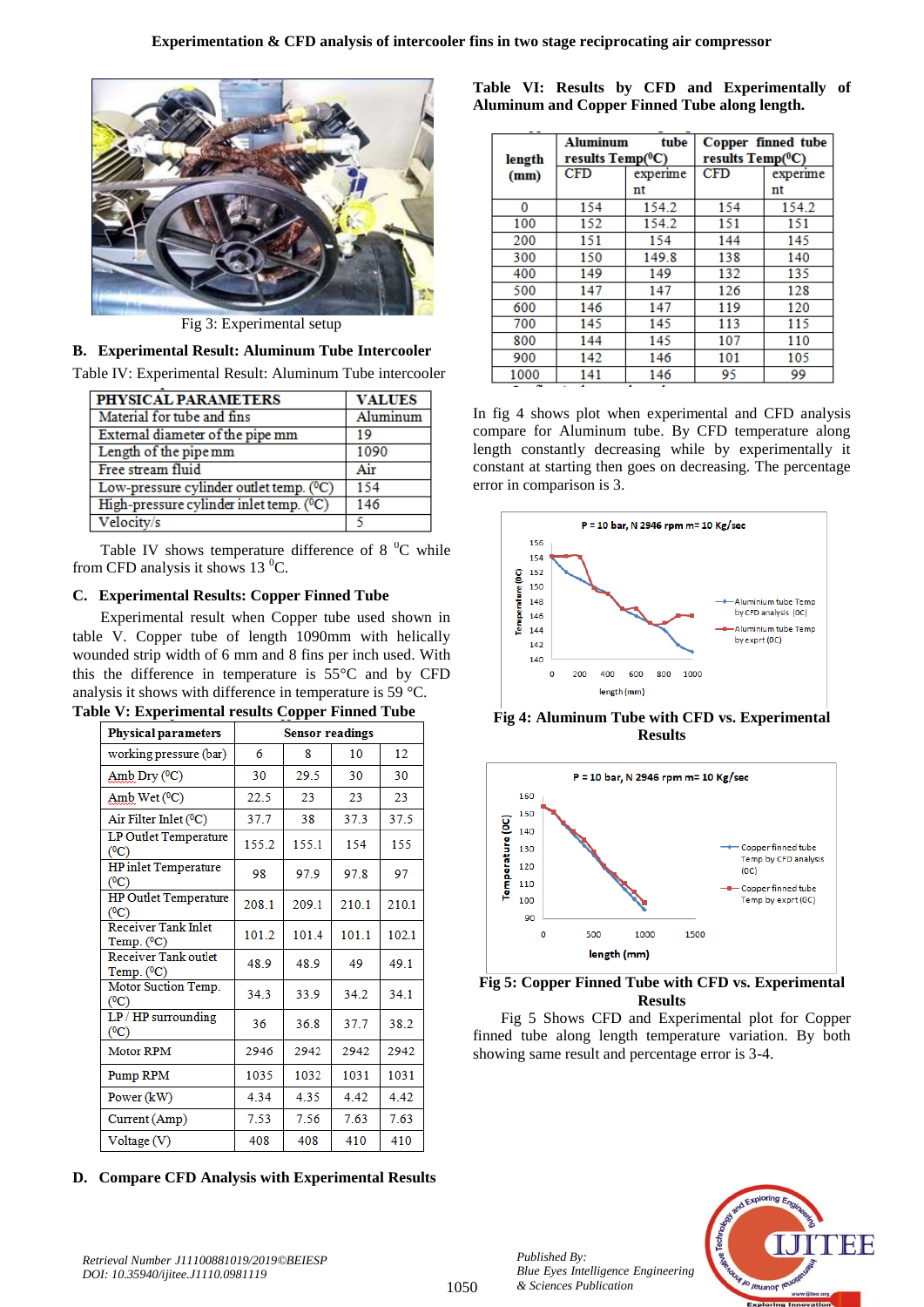

**Fig 6: Al and Cu Tube compare with CFD Results**

Fig 6 shows the comparison plot of temperature drop along the length in Aluminum tube and finned copper tube evaluated by CFD analysis. It can be noted that the temperature dropped is more in finned copper tube as compared to bare Aluminum tube. By use of copper finned tube instead of Aluminum tube the temperature drop is increased significantly by 32 percent.

The Fig 7 shows the comparison plot of temperature drop (along the length) in bare Aluminum tube and finned copper obtained during experimentation. It can be clearly seen that the temperature dropped is more in finned copper tube as compared to bare Aluminum tube.



**Fig 7: Al and Cu Tube compare with Experiment Results**

## **E. Work Required for Compressor:**

Table VII shows work required for compressor to run and experimental results compare between existing Aluminium intercooler and copper finned tube intercooler with theoretical.

**Table VII: Work required for compressor**

|                                    | Work required for compressor (kW) |                                         |                                          |  |  |  |
|------------------------------------|-----------------------------------|-----------------------------------------|------------------------------------------|--|--|--|
| <b>Delivery</b><br><b>Pressure</b> | Juminium<br>intercooler<br>(kW)   | Copper<br>finned<br>intercooler<br>(kW) | Bv<br>Theoretical<br>calculation<br>(kW) |  |  |  |
| 2.473                              |                                   | 2.123                                   | 1.956                                    |  |  |  |
|                                    | 2.473                             | 2.12                                    |                                          |  |  |  |
| 10                                 | 2.49                              | 2.23                                    | 2.1                                      |  |  |  |
| 12                                 | 2.5                               | 2.25                                    | 22                                       |  |  |  |

Fig 8 shows work required for existing Aluminium Tube intercooler is more in compare with copper finned tube intercooler. When Compare on Theoretical and experimental, percentage error of  $1 - 2$  appeared.



**Fig 8: Work required for compressor Experimental and theoretical**

## **VIII. CONCLUSION AND FUTURE SCOPE**

Results shows in table VIII where  $T_{in}$  is temperature inlet at LP cylinder and  $T_{\text{out}}$  is at outlet of HP cylinder.

1) By using intercooler in between LP outlet and HP inlet, the error in the result between ANSYS Fluent and its experimental Result about is 3 % to 4 %.

2) The outlet temperature of fluid in aluminum bare tube was observed around  $146^{\circ}$ C from CFD analysis and  $141^{\circ}$ C experimentally so error in analysis is 3.4%.

3) The outlet temperature of fluid in copper fin tube is  $95^{\circ}$ C from CFD analysis and  $99^{\circ}$ C experimentally so error in analysis is 4%.

**Table VIII: Result comparison of Temperature by CFD and Experimental.**

| N         | <b>Parameters</b>                    | T.<br>°C | $HPT_{out}$ <sup>o</sup> C |     | ΔΤ         |     | Error<br>analysi |
|-----------|--------------------------------------|----------|----------------------------|-----|------------|-----|------------------|
| $\bullet$ |                                      |          | <b>CFD</b>                 | Exp | <b>CFD</b> | Exp | $s \%$           |
|           | Aluminium<br>tube<br>intercooler     | 154      | 141                        | 146 | 13         | 8   | 3.4              |
|           | fin<br>Copper<br>tube<br>intercooler | 154      | 95                         | 99  | 59         | 55  |                  |

It is concluded that percentage drop in temperature increases significantly to almost 40% by using copper tube along with fins. Also, that the use of copper tube with fins has reduced the work required for compressor to run.

## **Future Scope**:

- Can be checked with wire wound finned tubes of Copper or Aluminium material for wire and tube.
- Can be checked with helically wound Split or Serrated fin tube.

#### **REFERENCES**

- *a. Falavand Jozaei, A. Ghafouri, "Optimization of Fin Type and Fin per Inch on Heat Transfer and Pressure Drop of an Air Cooler", World Academy of Science, Engineering and Technology International Journal of Aerospace and Mechanical Engineering, Vol:9, No:9, 2015*
- i. Nuntaphan a,\*, T. Kiatsiriroat b, C.C. Wang c "Heat transfer and friction characteristics of crimped spiral finned heat exchangers with dehumidification", ELSEVIER, Applied Thermal Engineering 25 (2005) 327–340.
- 2. Sikindar Baba. MdNagakishore. S, Prof. M. Bhagvanth Rao, "Thermal Analysis on Finned Tube Heat exchanger of Two Stage Air Compressor," IJRASET, vol.2 issue V, May 2014, ISSN; 2321-9653.
- 3. Amit Panchal (September 2018), 'Heat Transfer and Flow Characteristics of spiral Fin and Tube Heat Exchanger' International Journal for Research in Applied Science & Engineering

*Published By:*

*& Sciences Publication* 



*Retrieval Number J11100881019/2019©BEIESP DOI: 10.35940/ijitee.J1110.0981119*